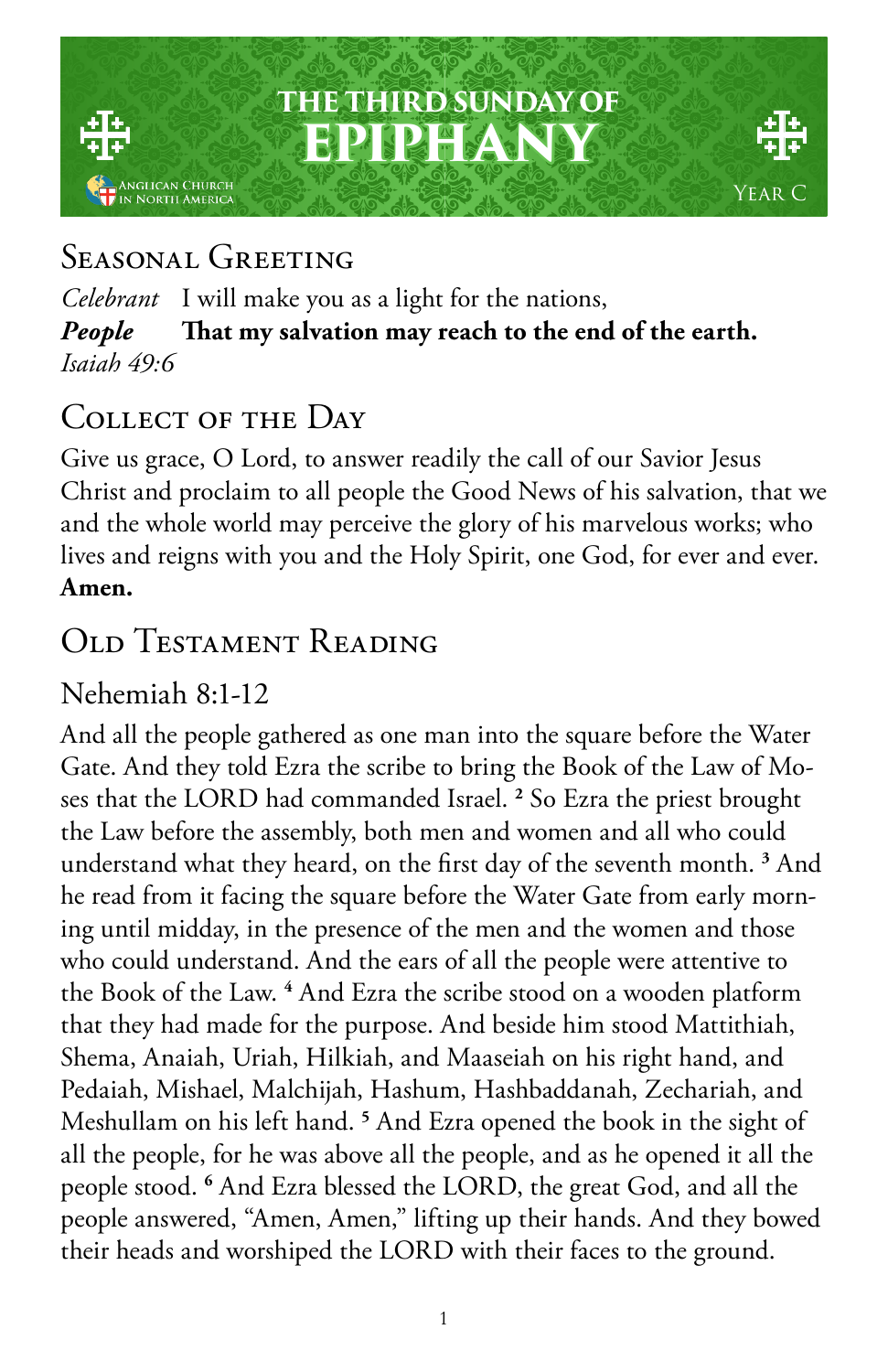**<sup>7</sup>** Also Jeshua, Bani, Sherebiah, Jamin, Akkub, Shabbethai, Hodiah, Maaseiah, Kelita, Azariah, Jozabad, Hanan, Pelaiah, the Levites, helped the people to understand the Law, while the people remained in their places. **8** They read from the book, from the Law of God, clearly, and they gave the sense, so that the people understood the reading.

**9** And Nehemiah, who was the governor, and Ezra the priest and scribe, and the Levites who taught the people said to all the people, "This day is holy to the LORD your God; do not mourn or weep." For all the people wept as they heard the words of the Law. **<sup>10</sup>** Then he said to them, "Go your way. Eat the fat and drink sweet wine and send portions to anyone who has nothing ready, for this day is holy to our Lord. And do not be grieved, for the joy of the LORD is your strength." **<sup>11</sup>** So the Levites calmed all the people, saying, "Be quiet, for this day is holy; do not be grieved." **<sup>12</sup>** And all the people went their way to eat and drink and to send portions and to make great rejoicing, because they had understood the words that were declared to them.

*Reader:* The word of the Lord. *People:* **Thanks be to God.** 

#### Psalter Verses

*(In said services, the psalm verses may be placed between the Epistle and the Gospel, with the congregation standing in preparation for the Gospel. At services where there is a hymn or canticle before the Gospel, the psalm might be said between the Old Testament and Epistle, the people seated.)*

#### Psalm 113

- **<sup>1</sup>** Praise the Lord. Sing praises, you servants of the LORD; \* O praise the Name of the LORD.
- **<sup>2</sup>** Blessed be the Name of the LORD, \* from this time forth for evermore.
- **<sup>3</sup>** The LORD'S Name be praised \* from the rising up of the sun to the going down of the same.
- **<sup>4</sup>** The LORD is high above all nations, \* and his glory above the heavens.
- **<sup>5</sup>** Who is like the LORD our God, who has his dwelling so high, \* and yet humbles himself to behold the things that are in heaven and earth?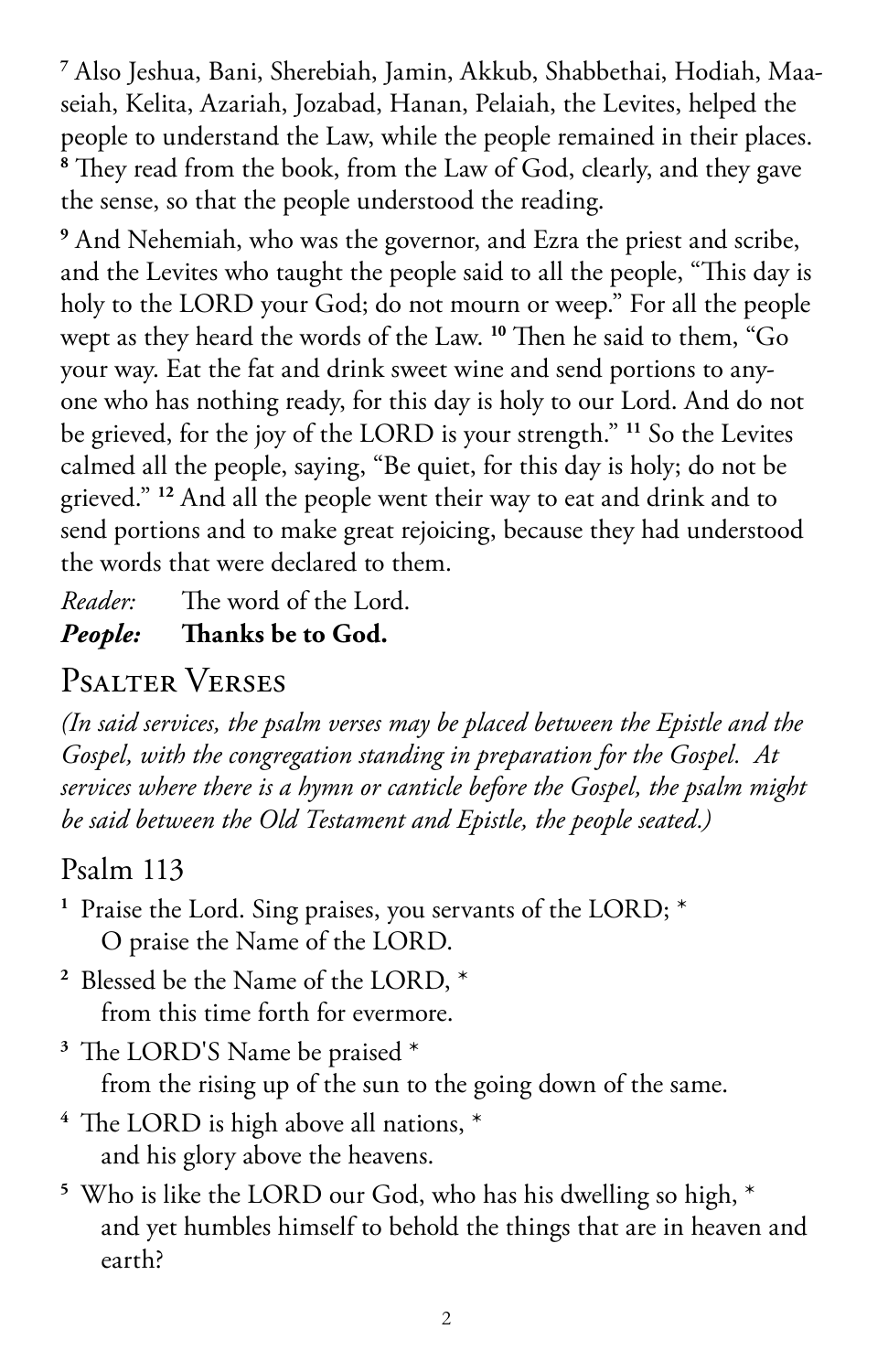- **<sup>6</sup>** He takes up the lowly out of the dust, \* and lifts the poor out of the ashes,
- **<sup>7</sup>** That he may set them with the princes, \* even with the princes of his people.
- **<sup>8</sup>** He gives the barren woman a home to dwell in, \* and makes her to be a joyful mother of children. Praise the LORD.

#### Epistle Reading

#### 1 Corinthians 12:12-27

For just as the body is one and has many members, and all the members of the body, though many, are one body, so it is with Christ. **<sup>13</sup>** For in one Spirit we were all baptized into one body—Jews or Greeks, slaves or free—and all were made to drink of one Spirit.

**<sup>14</sup>** For the body does not consist of one member but of many. **<sup>15</sup>** If the foot should say, "Because I am not a hand, I do not belong to the body," that would not make it any less a part of the body. **<sup>16</sup>** And if the ear should say, "Because I am not an eye, I do not belong to the body," that would not make it any less a part of the body. **<sup>17</sup>** If the whole body were an eye, where would be the sense of hearing? If the whole body were an ear, where would be the sense of smell? **<sup>18</sup>** But as it is, God arranged the members in the body, each one of them, as he chose. **<sup>19</sup>** If all were a single member, where would the body be? **<sup>20</sup>** As it is, there are many parts, yet one body.

**<sup>21</sup>** The eye cannot say to the hand, "I have no need of you," nor again the head to the feet, "I have no need of you." **<sup>22</sup>** On the contrary, the parts of the body that seem to be weaker are indispensable, **<sup>23</sup>** and on those parts of the body that we think less honorable we bestow the greater honor, and our unpresentable parts are treated with greater modesty, **<sup>24</sup>** which our more presentable parts do not require. But God has so composed the body, giving greater honor to the part that lacked it, **<sup>25</sup>** that there may be no division in the body, but that the members may have the same care for one another. **<sup>26</sup>** If one member suffers, all suffer together; if one member is honored, all rejoice together.

**<sup>27</sup>** Now you are the body of Christ and individually members of it.

*Reader:* The word of the Lord. *People:* **Thanks be to God.**